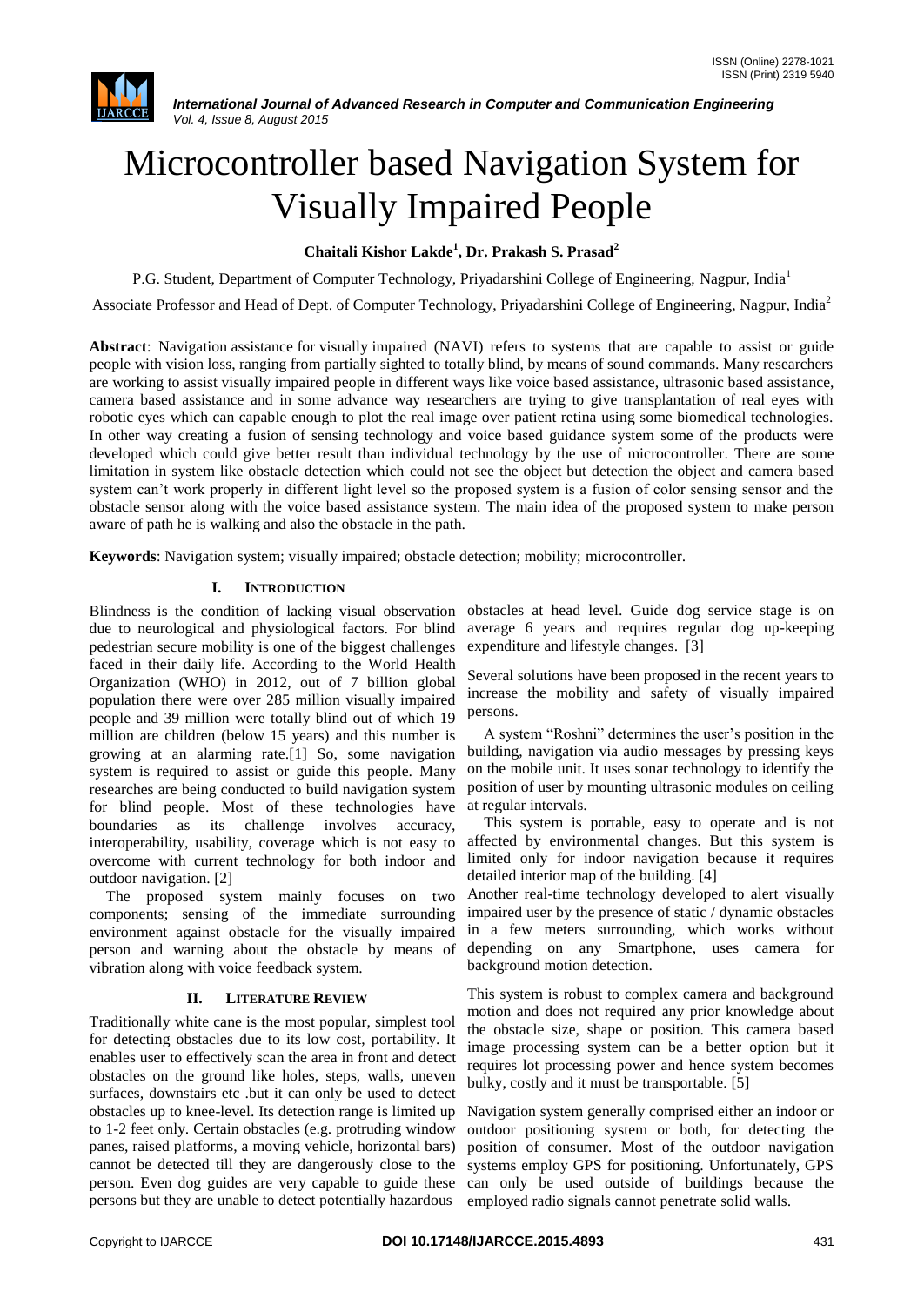

Outdoor navigation systems generally rely upon GPS; System works in indoor as well as outdoor navigation and indoor systems rely upon different techniques for localizing the consumer, as GPS signals cannot be received indoors. Currently, indoor navigation systems always employ radio signal for positioning, which may suffer from the problem of signal impairments, such as multipath propagation and Radio Frequency interference.

A navigation system for blind pedestrian using RFID passive tags provides location markers. A mobile receiver provides navigation guidelines based on the code saved in each tag. This system overcomes the GPS navigation limits in indoor environment and does not need any power supply for location markers. On the counter side, the tags assignment cost could be high and generally tags are not easy to adjust for an outdoor, insensitive environment. [6] GPS based technique is "Drishti" which can switch the system from an indoor to an outdoor environment and vice versa with a simple vocal command. To provide complete navigation system, authors extend indoor version of Drishti to the outdoor versions for blind pedestrians by adding only two ultrasonic transceivers that are smaller than a credit card and are tagged to the user"s shoulder. System provides a real-time communication between user and the mobile client via the headphone in which user can ask for the path, obstacle prompts, and even his/her current location in familiar or unfamiliar surrounding also. Unfortunately, this system has two limitations. As only two beacons attached to the user"s shoulder, so it becomes impossible to obtain the height data of the user. Used algorithm calculates the location of user in two dimensions assuming the average height of a person, which gives larger error if the user sits or lies down. Another limitation is that because of signals reflection or blocking by walls and furniture, there are some "dead spots" due to the bad faulty date reads. [7]

"Blind audio Guidance system" is based on embedded system, uses ultrasonic sensor for distance measurement, IR sensor for object detection and AVR sound system for audio instructions. The main functions of this system are environment recognition and path detection. Ultrasonic sensors receive visual information and this visual information is transformed into auditory information. To represent the information about the position of obstacles audio components of intensity, frequency, binaural phase difference are used. This signal transformation system reduces the training time required to use a white cane. However, only issue of this system is the difficulty to know one's location globally. [8]

The NavBelt is developed based on navigation and obstacle prevention technologies that are originally designed for mobile robots. This system consists of eight ultrasonic sensors worn on a user"s waist like a belt, a portable computer on his/her backpack, and a stereophonic headphone. [9]

Vibration and voice operated navigation system developed using ultrasonic sensors to detect obstacles. Since visually impaired people are more sensitive in hearing and possesses strong perception than ordinary people. So this system gives alert through vibration and voice feedback.

focus on continuously sensing surround obstacles and alerting through vibration and voice feedback. Depending upon the distance between obstacle and user different intensity levels are provided to vibration motor to alert user's mobility. [2]

A navigation system designed for blind people using RGB-D sensor with range expansion. System uses a consumer RGB-D camera for range and visual information, which support range based floor segmentation. Cheaper RGB sensor supports in object detection and color sensing. User interface is given through audio instructions and sound map information.[10]

Ultrasonic navigation system enhances the independent mobility of visually impaired people. It consists of a portable device based on microcontroller with synthetic speech output and obstacle detection system using ultrasounds and vibrators. This device uses the principle of reflection of high frequency ultrasonic beam to detect obstacles in the path. [11]

A wearable jacket-type scheme is proposed in [12]. Sonar sensors and vibrators are attached on a jacket, and are used to let a consumer know the direction from which an obstacle is coming.

One more jacket-type scheme using an RGB-D camera with tactile devices [13] is proposed for real-time navigation with obstacle avoidance. The RGB-D camera generates depth data registered with RGB images, and traverse ability maps are provided to indicate free and occupied (obstacle) spaces. Instructions such as "Go straight" and "Turn right" are given to a consumer via four micro vibration motors on a jacket.

A talking assistance type location finding system proposed for both indoor and outdoor navigation. System consists of walking stick having GSM module to send message to authorized person at the time of tragedy, sonar sensors and RF transmitter and receiver. For indoor localization RFID and for outdoor localization GPS system is used. Thus, this GPS system used in walking cane reduces the cost of installing many RFID tags in outdoor to identify the place. [14]

# **Motivations of proposed system:**

- White cane requires the user to actively scan the small area ahead of him/her.
- Secondly, **c**amera based system using image processing can be better option but it requires lot processing power and hence system will become bulky and it must be portable
- A single system which can guide blind pedestrians by both voice feedback and vibration alert.
- A system helps user to identify the surface on which he/she is walking.
- To design and implement an affordable user-enabled system for convenient indoor navigation at affordable prices.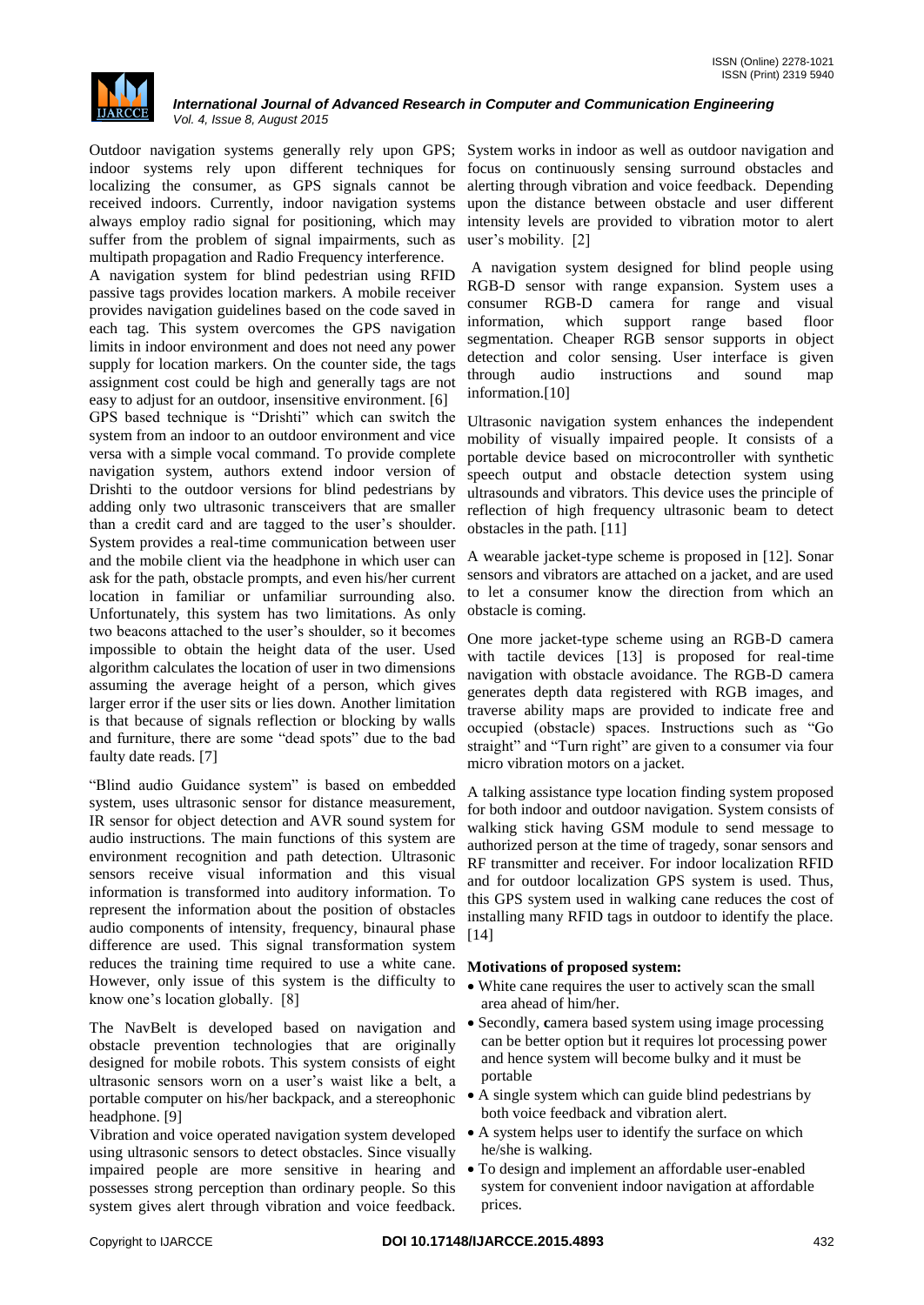

#### **III. PROPOSED SYSTEM**

Proposed system is mainly aiming at novel approach towards designing and developing a shoes and portable audio playing device in order to assist blind person to move on different surface and in different path. By the means of creating fusion between visual sensing technologies, object finding technology and the voice guidance technology. This system consists of

- Design and developing a shoe having multiple depth, obstacle detection and RGB sensor.
- Design a control board to detect multiple level of obstacle and the ground object.
- Develop sound recording and playing module for voice assistance.

Fig. shows the proposed system architecture which state following units.



Fig:1. System architecture

# *A. Sensing Unit*

# **OBSTACLE SENSOR:**

The basic concept of IR(infrared) obstacle detection is to transmit the IR signal(radiation) in a direction and a signal is received at the IR receiver(photodiode) when the IR radiation bounces back from a surface of the object. Sensing unit IR based system can be used to detect the obstacle in particular direction even the distance of the object.

Proposed system consists of number of IR sensors to alert visually impaired person from obstacles in path. These IR sensors are connected on shoes at its front, left and right side to accurately detect the position of obstacle.

There are different obstacle sensors available in market like sonar sensor, ultrasonic sensor and IR sensor. But proposed system uses IR sensor as IR sensors are highly directional and cheaper compared to others. So it can easily differentiate the direction of obstacle.

# **RGB SENSOR:**

RGB sensor is used to detect obstacles depending upon its red, green and blue color level intensities of detected obstacle. RGB sensor is used to detect the red, green, blue Accordingly it will produce guidance for road and indoor

color level from reflected light at the boundary of obstacle. This sensor will be connected on shoes at front facing toward ground. The output of RGB sensor in the form of 3 different values of color intensities is given to microcontroller.

#### **PROCESSING UNIT:**

Processing unit consist of ardino microcontroller, power supply and voice to sound conversion IC. Processing unit collect all the information from sensing unit and accordingly send signals to response unit to alert blind user.

Depending upon this red, green and blue intensity values microcontroller decides whether the detected object is grass or road or indoor tiles.

A program has been developed that control the microcontroller to work in different situations required for the navigation system. The system utilizes a switch for turning on or off the system.

Processing unit consist of arduno microcontroller takes decisions depending on the pattern matching. It collects sensed input data from RGB sensor (in the form of red, green and blue intensity values) and IR sensor.

#### **RESPONSE SYSTEM:**

Since visually impaired people are more efficient in hearing and possesses strong sensitivity than ordinary people, therefore the proposed system focused on alerting the user through vibration and voice response.

# **VIBRATION ASSISTANCE:**

For visually impaired users having less hearing capacity, vibration alert is a perfect indicator. It is used to alert the user depending on present surrounding. When object detects microcontroller gives alert through vibration assist unit which is a wearable device at hand of user as hand is sensitive body part. Depending upon the distance of obstacle, intensity of vibration varies. It vibrates at its highest intensity if the distance of obstacle is less. Its vibration intensity minimizes along with the increasing obstacle distance up to certain range.

#### **VOICE ASSIST:**

Voice assistance unit consist of a voice to sound conversion IC and a headphone. APR 9301 is a single chip voice recorder and playback device for 20 to 30 seconds voice recording and play back. This IC has data storage capacity and requires no software and provides high quality voice recording and play back up to 30 seconds. It has 100 year message retention capacity.

This IC stores some navigation assistance messages through recording mode and depending upon response of microcontroller it gives vocal guidance through ear phone. Ear phone is directly connected to voice recording IC. Through which user will receive navigation supporting messages in the audio form. If RGB sensor detects green color then microcontroller gives command to IC to alert through headphone as "you are walking on grass".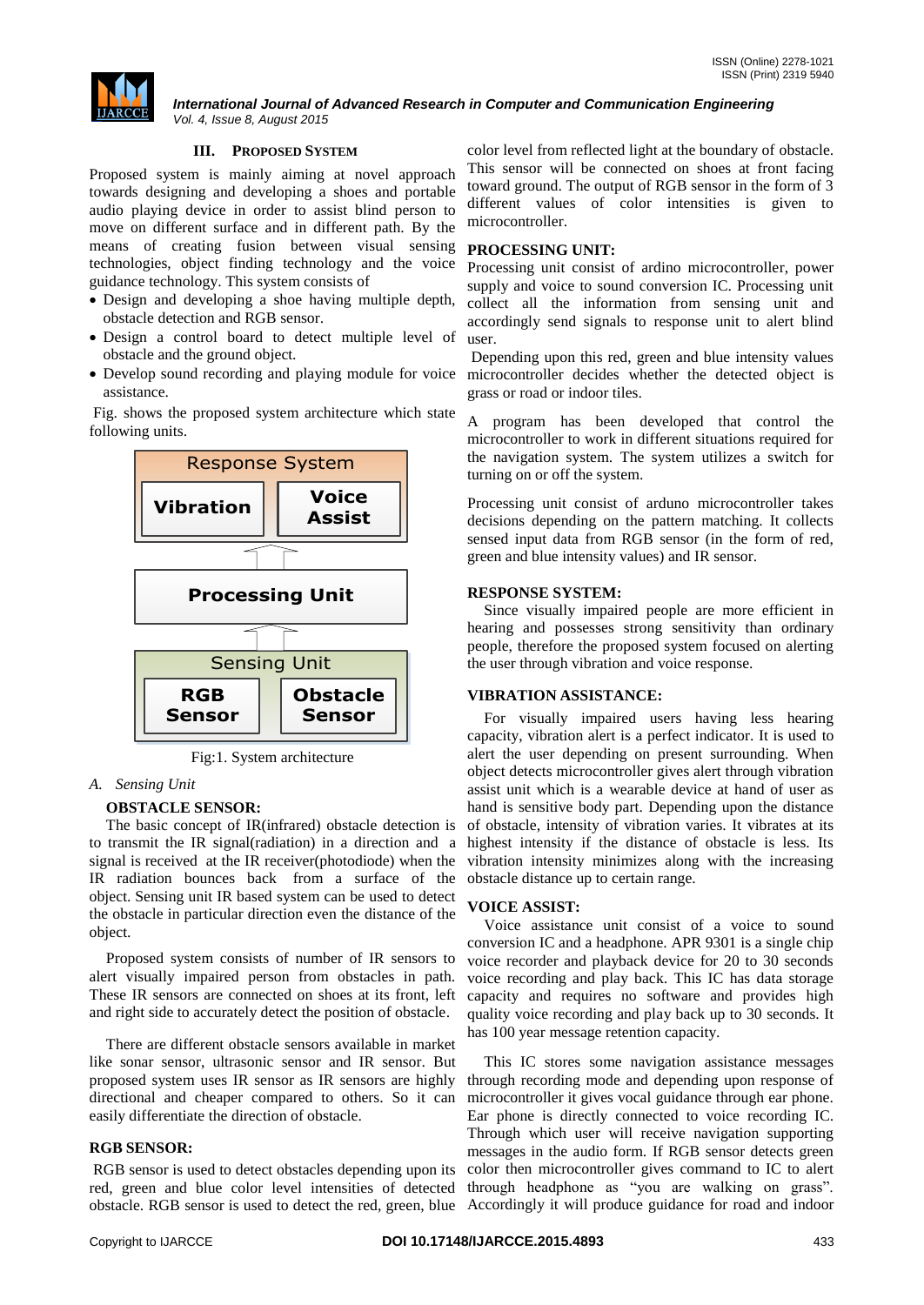

tiles. If obstacle detects at right side of user then through headphone guidance messages will produce as "obstacle right" and so on.

TABLE I: VOICE FEEDBACK AT DIFFERENT SITUATIONS

| <b>DIRECTION</b><br>ОF<br><b>OBSTACLE RESPECT TO</b><br><b>THE POSITION OF USER</b> | <b>ANNOUNCEMENT IN THE</b><br><b>HEADPHONE</b> |
|-------------------------------------------------------------------------------------|------------------------------------------------|
| <b>RIGHT FRONT</b>                                                                  | <b>RIGHT OBSTACLE</b>                          |
| <b>FFT</b>                                                                          | <b>LEFT SIDE OBSTACLE</b>                      |
| <b>IGHT</b>                                                                         | <b>RIGHT SIDE OBSTACLE</b>                     |

| TABLE II. VOICE FEEDBACK AT DIFFERENT TERRAINS |  |
|------------------------------------------------|--|
|------------------------------------------------|--|

| <b>If</b> event<br>occurs | <b>Different</b><br>Announcement<br>in the<br>headphone<br>depending on<br>RGB | Announcement<br>in the<br>headphone |
|---------------------------|--------------------------------------------------------------------------------|-------------------------------------|
| Left front IR             | sensor<br>green                                                                | He is moving on                     |
| sensor                    |                                                                                | grass or carpet                     |
| detects                   |                                                                                |                                     |
| obstacle                  |                                                                                |                                     |
| Left front IR             | black                                                                          | He is walking on                    |
| sensor                    |                                                                                | road                                |
| detects                   |                                                                                |                                     |
| obstacle                  |                                                                                |                                     |
| Left front IR             | white                                                                          | He is on zebra                      |
| sensor                    |                                                                                | crossing or                         |
| detects                   |                                                                                | indoor                              |
| obstacle                  |                                                                                | stile                               |

IR sensor can detect the obstacle but it cannot detect color and type of obstacle. RGB sensor can detect color only, but it cannot detect range and distance up to obstacle. So, proposed system consist of fusion of both IR and RGB sensors. Proposed system is based on visual and range information. Instead of using several sensors, it uses a consumer RGB sensor, and takes advantages of both range and visual information.





**IV. RESEARCH METHODOLOGY**



Fig:2. flow chart

# **Flow chart and its explanation**

In the proposed system, IR sensor as an obstacle detector and RGB sensor as a color level detector both working as input device. This sensed input data is collected by microprocessor and according to developed algorithm (in embedded C) it gives comments to vibration assist and voice assist to alert blind pedestrian. Test to sound conversion IC has maximum 32 different messages storage capacity. IC in its record mode records different possible alert messages while developing and according to immediate environment it plays appropriate message to guide user through speakers.

RGB sensor makes it possible to assist user about flour on which he/she is walking. This will be definitely useful for visually impaired person. If user listens green then he/she is assume as walking on grass he/she will feels save to move. But if user listens that he/she is on road then user will be more alert and conscious at his/her every step. Most of other navigation system for blind fails to detect